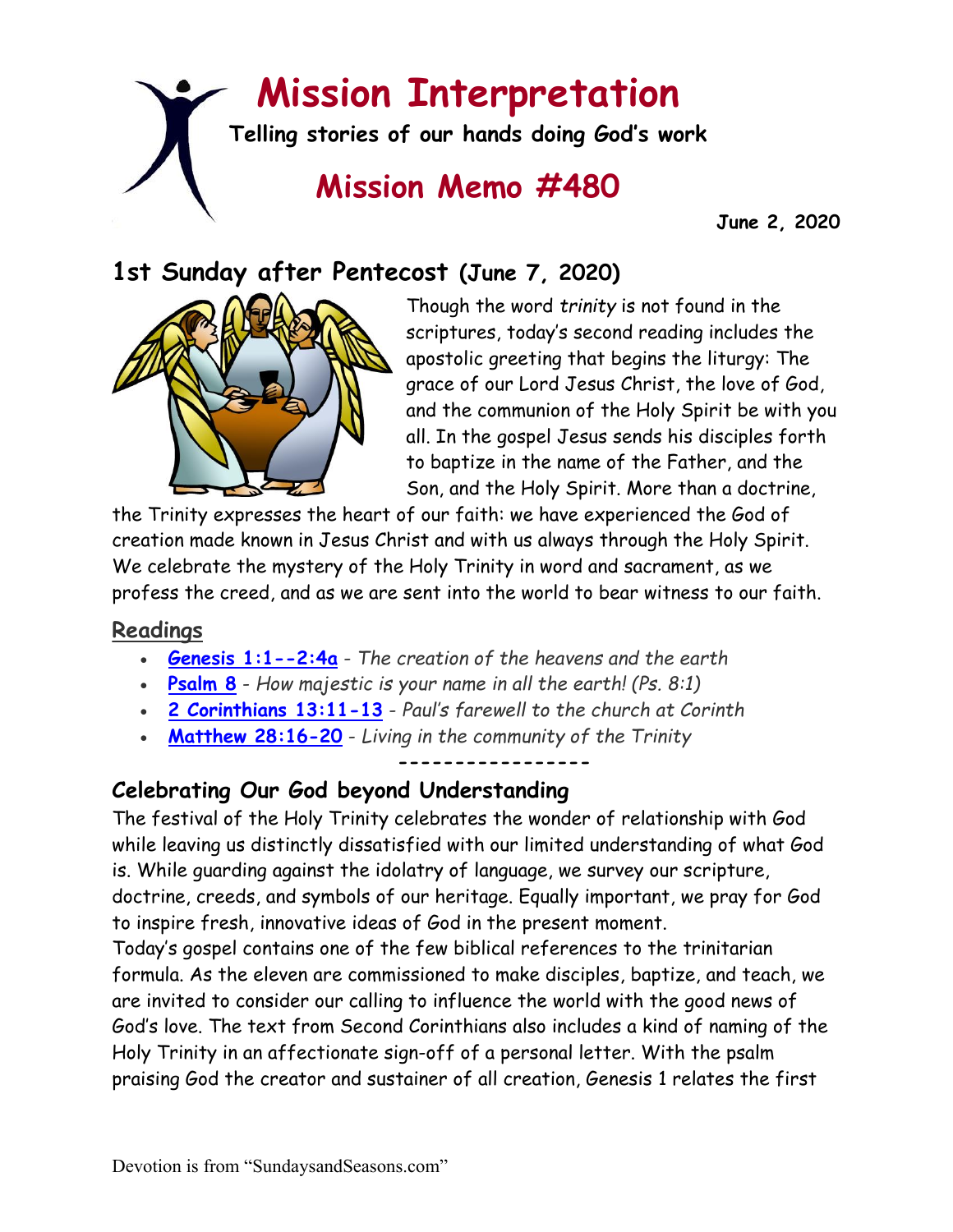of two creation stories, this one an ancient liturgy celebrating God as a divine plural.

That God is beyond our understanding may be both troubling and comforting. The temptation may be to attempt to apprehend the idea of God with our intellect, offering the worshiping assembly a showcase of various models for God. The result is usually disappointing and feeds our bias toward intellectualism. Another possibility is to celebrate God's presence in all its glory and colorful wonder and our belonging to this wonder-full God.



**ELCA reaffirms commitment to combat racism and white supremacy** What does the Lord require of you but to do justice, and to love kindness, and to walk humbly with your God? (Micah 6:8).

The Evangelical Lutheran Church in America (ELCA) reaffirms its commitment to combating racism and white supremacy following the recent murders of Black Americans. Ahmaud Arbery, Breonna Taylor, Dreasjon (Sean) Reed, and George Floyd were our neighbors. Ahmaud Arbery was chased down, shot, and killed by a retired police officer and his son while jogging in Brunswick, Ga. (Feb. 23, 2020). Breonna Taylor, a 26-year-old emergency medical technician, was shot eight times by Louisville Metro Police Department officers who entered her apartment while

Mission Memo 480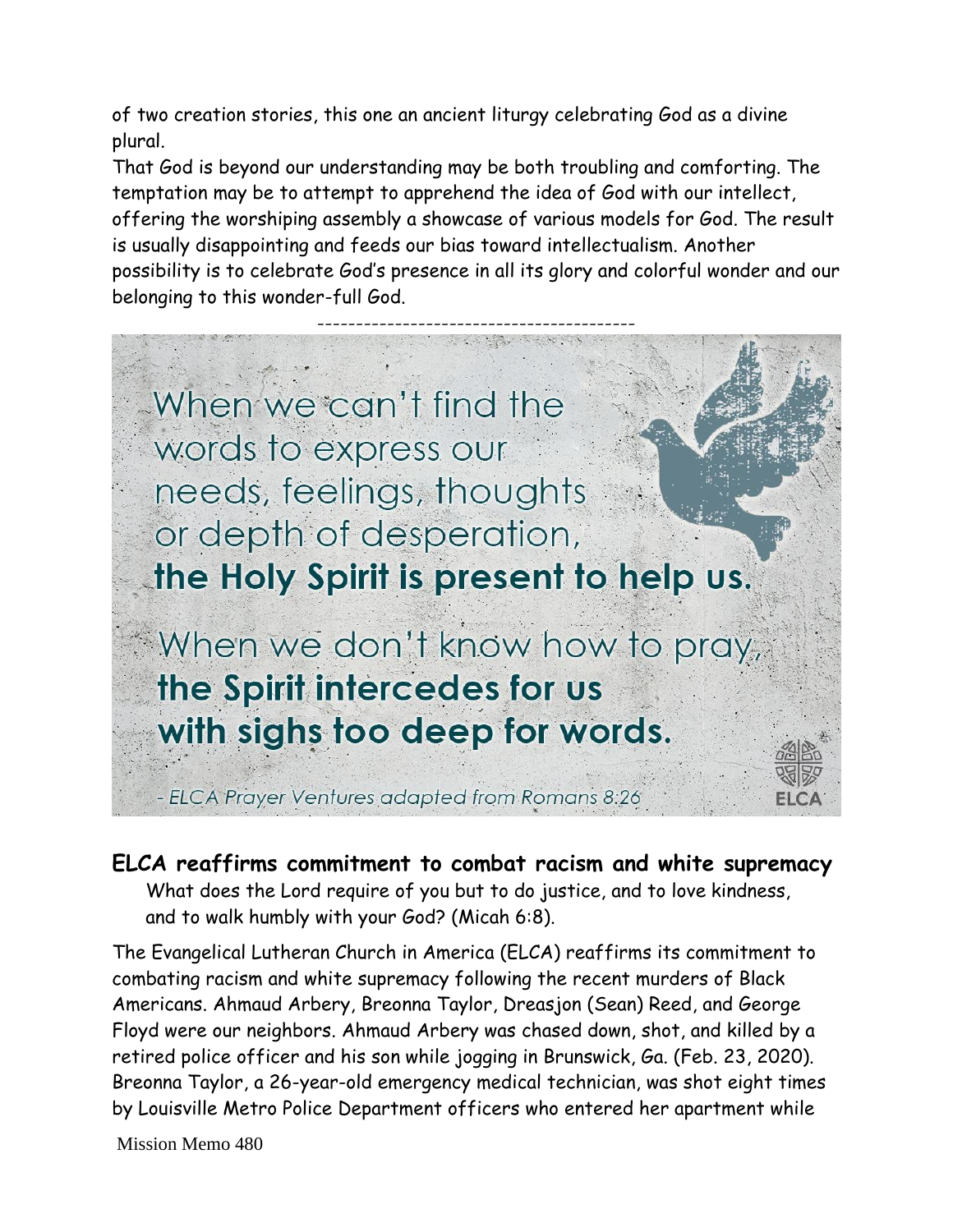serving a "no-knock warrant" (March 13, 2020). Dreasjon (Sean) Reed, a 21-yearold from Indianapolis died after being shot at least eight times by an Indianapolis Metropolitan Police Department officer (May 6, 2020). George Floyd was killed by police in Minneapolis while begging for his life, a block away from Calvary Lutheran, an ELCA congregation (May 25, 2020). As the Conference of Bishops, we condemn the white supremacy that has led to the deaths of so many unarmed Black, Indigenous, and Persons of Color in our country. We grieve with, pray for and stand in solidarity with the families and friends of all whose loved ones have been and continue to be victims of injustices run amok, racist violence and the insidious venom of white supremacy.

The ELCA's social policy [resolution](https://download.elca.org/ELCA%20Resource%20Repository/Condemnation_of_White_Supremacy_and_Racist_Rhetoric.pdf?_ga=2.203569043.221586474.1590507628-706161550.1552512868), "Condemnation of White Supremacy and Racist Rhetoric," adopted by the 2019 ELCA Churchwide Assembly, states: "As persons called to love one another as God has loved us, we therefore proclaim our commitment to speak with one voice against racism and white supremacy. We stand with those who are targets of racist ideologies and actions." As church, together we must work to condemn white supremacy in all forms and recommit ourselves to confront and exorcize the sins of injustice, racism and white supremacy in church and society and within ourselves as individuals and households.

On May 21, the ELCA Southeastern Synod hosted a [webinar](https://www.youtube.com/watch?v=LAatEgzrSnA): "Becoming the Body of Christ – Condemning White Supremacy" in response to the killing of Ahmaud Arbery. This is one of many strategic opportunities happening across this church to address white supremacy and racist rhetoric. On June 17, we will gather again as church to commemorate the Mother Emanuel 9 and to repent of racism and white supremacy. An online ELCA prayer service, including leaders from across the church and Presiding Bishop Elizabeth Eaton as preacher, is being planned for June 17, 2020, marking the fifth anniversary of the martyrdom of the Emanuel 9. We encourage congregations to reaffirm their commitment to repenting of the sins of racism and dismantling white supremacy that continue to plague this church by marking this day of penitence with study and prayer leading to action. <https://www.elca.org/emanuelnine>

Presiding Bishop Bishop, New Jersey Synod

Deacon Sue Rothmeyer

The Rev. Elizabeth A. Eaton The Rev. Tracie L. Bartholomew Chair, Conference of Bishops

Secretary **All other members of the** Conference of Bishops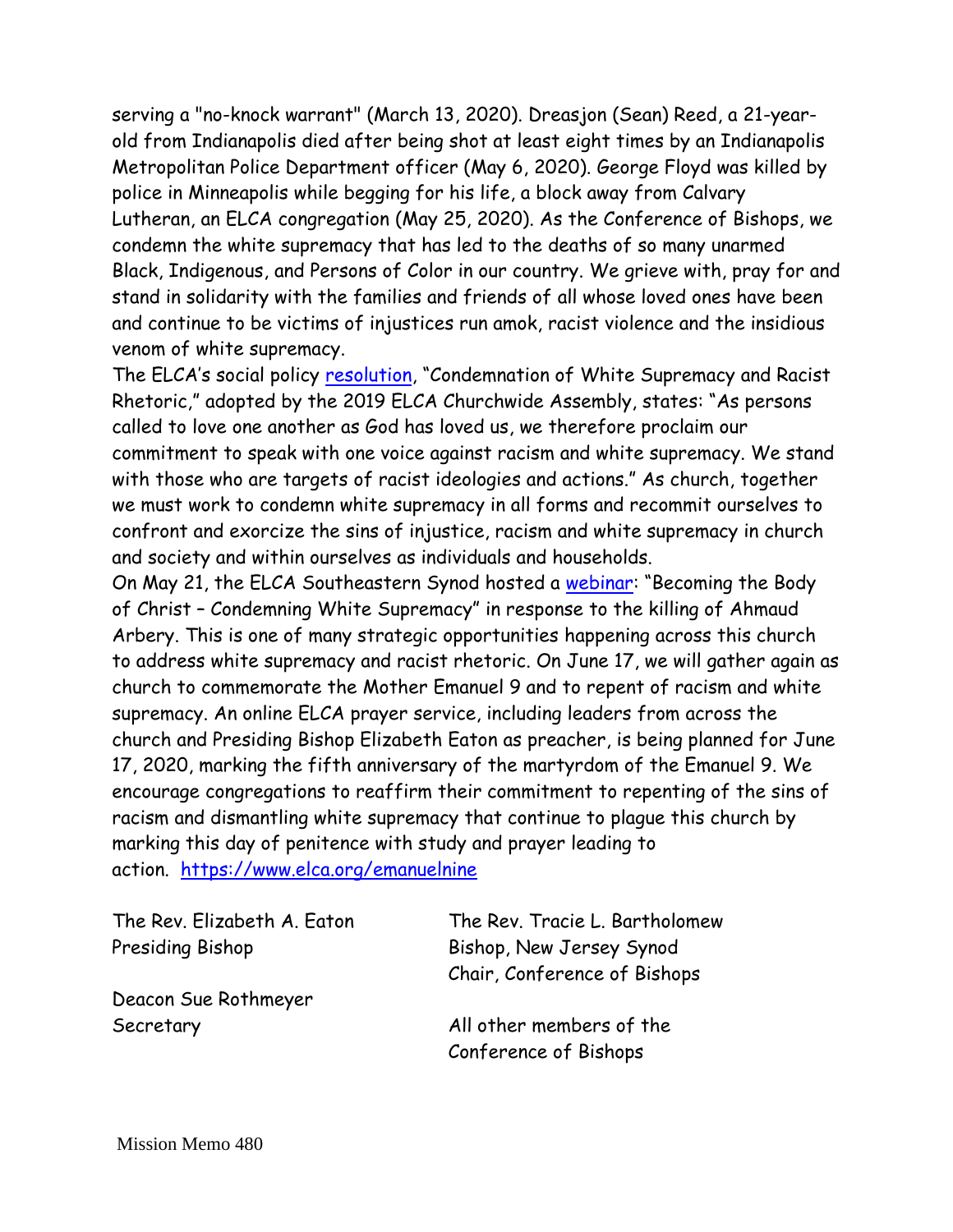#### **LWF General Secretary writes to ELCA Presiding bishop**

(LWI) – The Lutheran World Federation (LWF) has expressed grave concern over racism and systemic violence against African Americans and other people of colour in the United States of America, following the killing of George Floyd in Minneapolis this week.

"Knowing that no words can sufficiently offer comfort, I would



like to express my heart-felt sympathy and solidarity with the family of Mr. Floyd," wrote LWF General Secretary Rev. Dr Martin Junge in a letter to [Evangelical Lutheran Church in America](https://www.lutheranworld.org/country/united-states#evangelical-lutheran-church-america) Presiding Bishop Elizabeth Eaton. This violence "is a sign of brokenness and injustice that must be addressed urgently," wrote the LWF General Secretary. The sin of racism must be countered, and that is what we are called to as churches.

"Your voice and actions, as well as the witness of the Evangelical Lutheran Church in America (ELCA) to counter racism and to stand against those who perpetrate it while ministering healing to those wounded by it, make a difference," wrote the LWF General Secretary, expressing his gratitude to Bishop Eaton and the ELCA. "We pray for you and stand with you in your ministry, asking you to let us know how we can, as your communion of churches, walk with the ELCA as it addresses this deeply traumatic incident, speaks out and works against racism to heal communities and nation."

#### **ELCA observes national day of mourning**

On Friday the Rev. Elizabeth A. Eaton, presiding bishop of the Evangelical Lutheran Church in America (ELCA), called on the church to join with faith communities across the United States in lament and remembrance, and on our elected leaders to observe Monday, June 1, as a day of mourning to honor the more than 100,000 people who have died from COVID-19.

"I encourage all of us in the Evangelical Lutheran Church in America to join together across faith lines in this time of collective mourning," Eaton said. "This weekend our Jewish neighbors will remember God's covenant, our Muslim neighbors will recall the reception of the Quran, and as Christians we will celebrate the power of the Holy Spirit present among us. In the significance of these days in our traditions, our faith communities will collectively lament and remember the more

Mission Memo 480